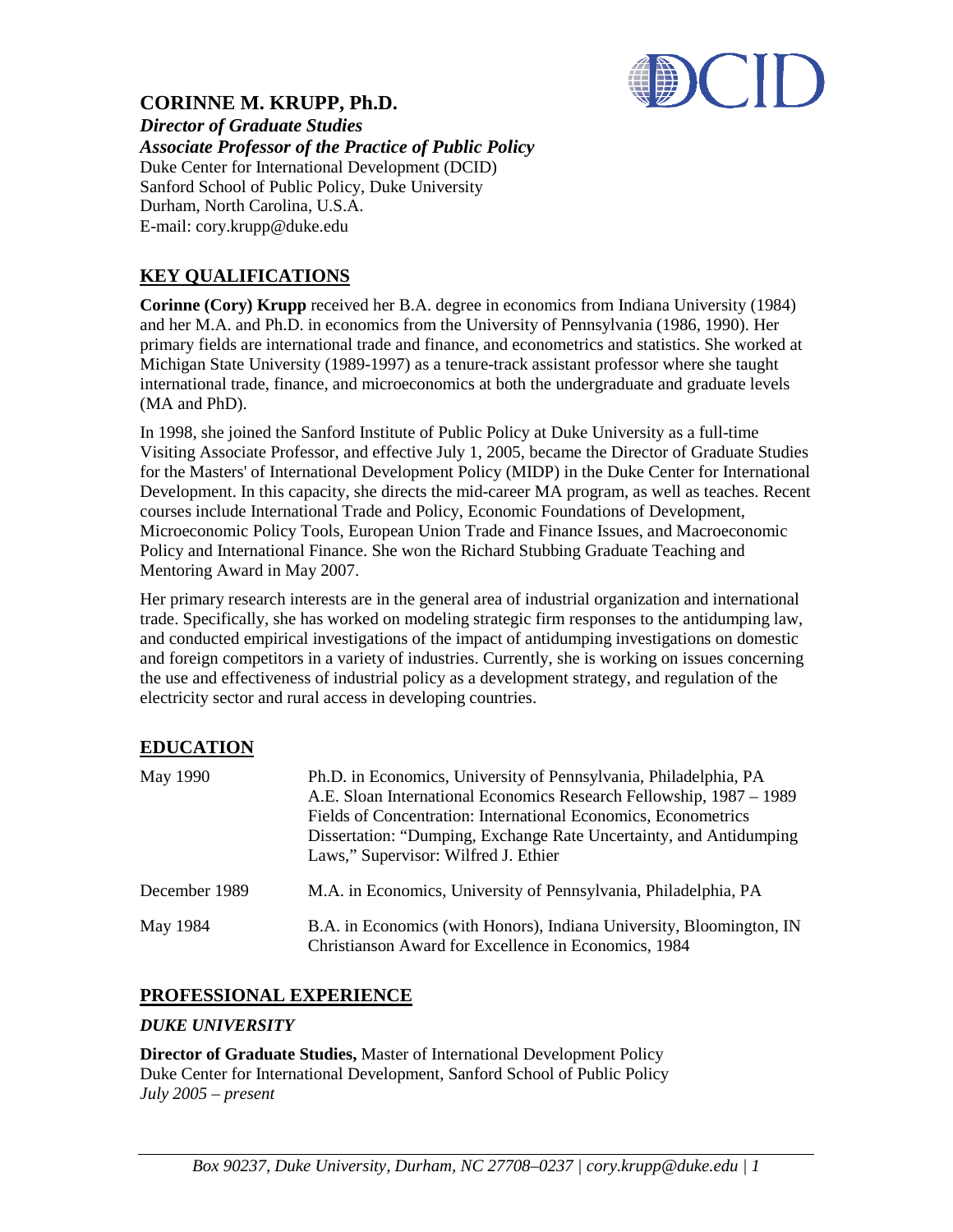

**Associate Professor of the Practice of Public Policy,** Sanford School of Public Policy *August 1998 – present*

Received Richard Stubbing Award for Graduate Teaching and Mentoring, May 2007.

### *UNIVERSITY OF NORTH CAROLINA*

**Adjunct Assistant Professor of Finance,** Kenan-Flagler Business School University of North Carolina at Chapel Hill *July 1997 – present*

Received Faculty Teaching Award from Executive MBA Program, August 2001 and June 2005.

**Visiting Assistant Professor,** Department of Economics University of North Carolina at Greensboro *August 1997 – May 1998*

#### *OTHER POSITIONS*

**Assistant Professor,** Department of Economics Michigan State University, East Lansing, MI *September 1989 – August 1997*

**Economic Consultant,** Trade Law Group Wilmer, Cutler, and Pickering, Washington, DC *August 1987 – February 1995*

**Teaching Assistant,** Wharton Executive MBA Program University of Pennsylvania *Summer 1987, 1988, 1989*

### **PUBLICATIONS**

William Ascher and Corinne Krupp, eds. (2010). Physical Infrastructure Development (Palgrave-Macmillan).

Corinne M. Krupp and Susan Skeath, "Evidence on the Upstream and Downstream Impacts of Antidumping Cases," North American Journal of Economics and Finance 78 (2002), p. 1-16. (Refereed article)

Corinne M. Krupp and Susan Linz, "Shock Therapy and the Foreign Exchange Market in Russia: Whither Currency Convertibility?" Comparative Economic Studies, Spring 1997, 39(1), p. 43-81. (Refereed article)

Corinne M. Krupp and Carl Davidson, "Strategic Flexibility and Exchange Rate Uncertainty," Canadian Journal of Economics 29(2), May 1996, p. 436-56. (Refereed article)

Corinne M. Krupp and Patricia Pollard, "Market Responses to Antidumping Laws: Some Evidence from the U.S. Chemical Industry," Canadian Journal of Economics 29(1), February 1996, p. 199-227. (Refereed article)

Corinne M. Krupp, "Antidumping Laws and NAFTA: What Can We Expect?" Policy Choices: Framing the Debate for Michigan's Future (East Lansing, MI: Michigan State University Press), 1996. (Refereed article)

Corinne M. Krupp, "Antidumping Cases and the U.S. Chemical Industry: A Panel Data Approach," Journal of Industrial Economics 42(3), September 1994, p. 299-311. (Refereed article)